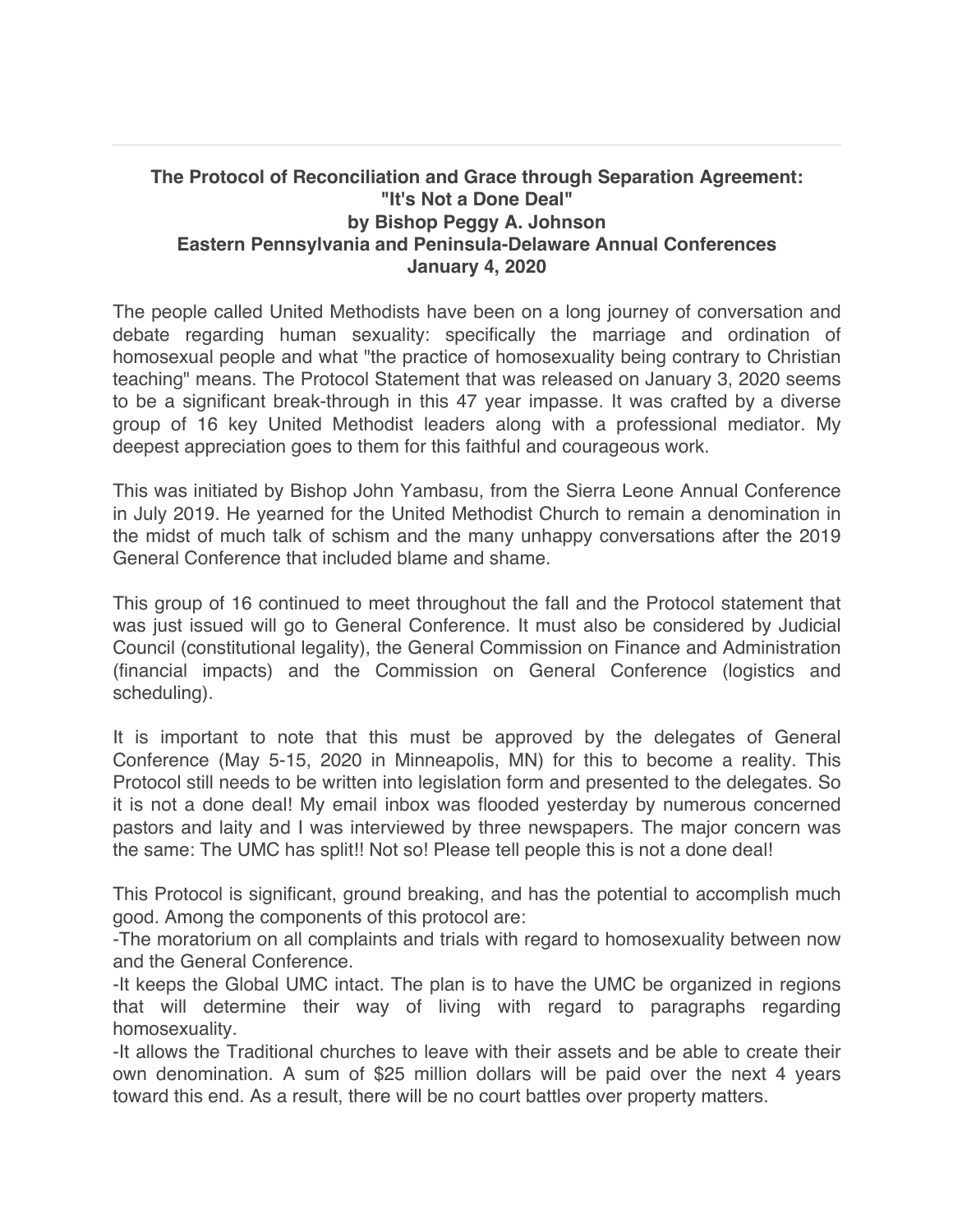-It sets aside \$39 million dollars from both the UMC and the Traditionalist denomination for reparations in acknowledgement of the harm done to people of color during past changes in structure and system. These funds are to support programs, training and agency work to ensure the health and vitality of our ethnic constituencies going forward. -It also sets aside \$2 million dollars for any future denomination that might want to also be developed.

-It ensures that clergy will still keep their pensions as everyone will continue to have Wespath Pension services.

-It allows for Disaffiliation for churches that wish to go on their own. However they must follow the Disciplinary paragraphs regarding this process.

All of this takes a very long time and with the Protocols are time-lines and benchmarks that will spin out for at least the next four years. So it is not a done deal even at the close of General Conference. (There will likely be amendments and changes to the plan if it does pass so it will not look exactly like the statement we have before us.)

What do we do in the meantime?

-Dispel any rumors that we have already "split" as a denomination.

-Continue to follow the news articles about the developments with the Protocols (umc.org).

-Attend the General Conference delegate listening sessions that will be happening this spring.

-Continue with the ministry and mission of the church. Make disciples! Be the presence of Christ's love in this world.

-Most importantly PRAY. Pray for the United Methodist Church and its witness to the world. It is my hope that moving forward what we decide at General Conference will ultimately multiply our witness and we will be poised to reach more and more people for Jesus Christ.

I do offer a personal lament at this time. Being who I am, with the image of the "Body of Christ" as a central part of my theology and heart, it is important for me to offer my thought that with a divided body we will be less whole. A denomination or any church that separates over their understanding of God's truth has left itself without the possibility of more understanding and growth. We can only mature spiritually and personally by the refining fire of discourse and collective prayer with those with whom we disagree. When we go to our respective "corners" I believe we will soon discover that we are "less than" we could be without the other.

However, having struggled together for 47 years, it is likely a season for this Protocol to be enacted for many practical and important reasons. Our witness has taken a serious hit as people from the outside see us as a warring body and much ministry time has been spent engaging in disagreeable conversations. May there come a day when we get back together, we people called Methodists. Just as the Apostle Paul apparently reconciled with John Mark (II Timothy 4:11) after separating from Barnabas over a